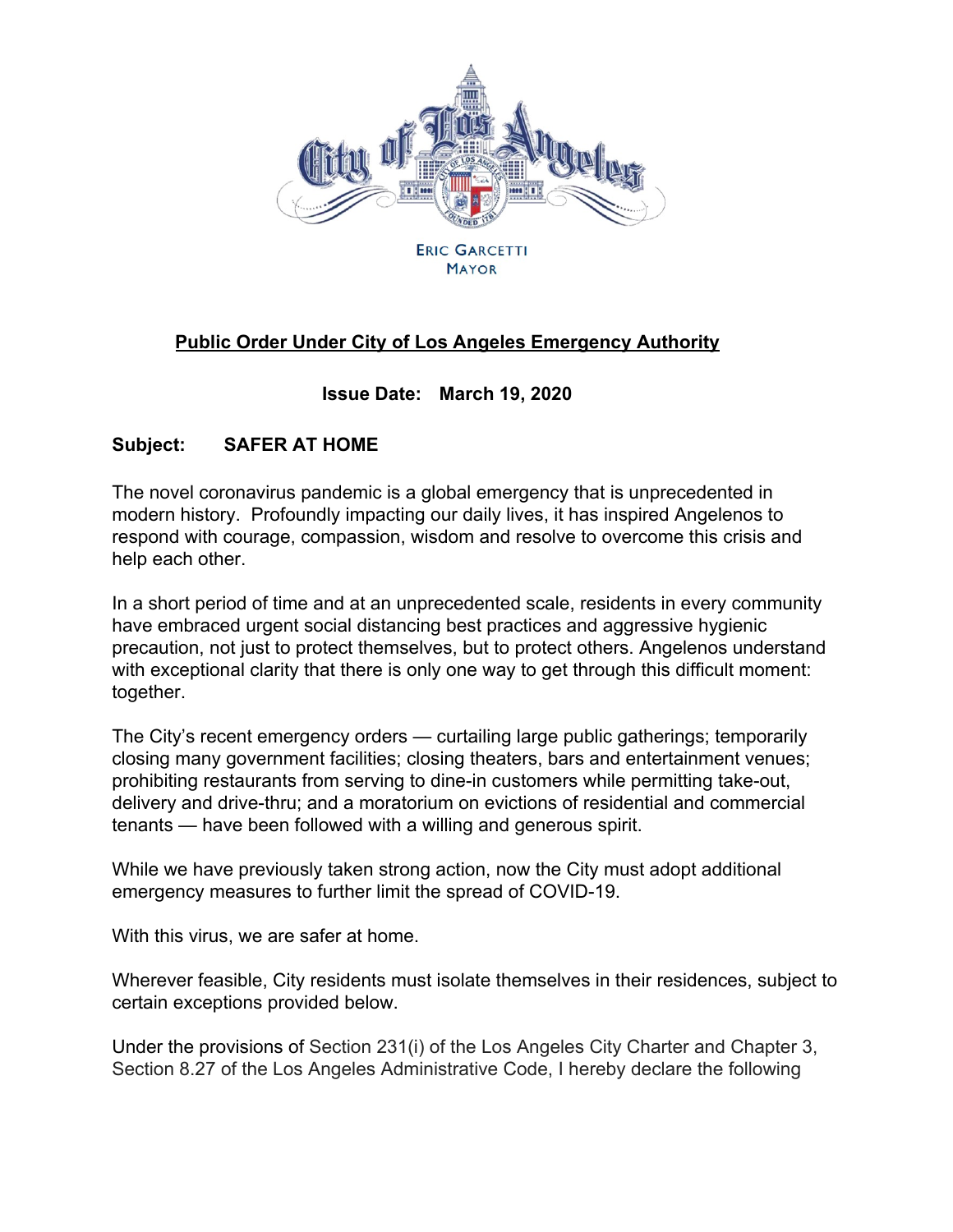orders to be necessary for the protection of life and property in the City of Los Angeles, effective on Thursday, March 19, 2020 at 11:59 PM:

1. Subject only to the exceptions outlined in this Paragraph and Paragraph 5 below, all persons living within the City of Los Angeles are hereby ordered to remain in their homes. Residents of the City of Los Angeles who are experiencing homelessness are exempt from this requirement. The City is working, along with partner government agencies and non-governmental organizations, to make more emergency shelters available for the unhoused residents of our City. City of Los Angeles officials and contracted partners responsible for homelessness outreach shall make every reasonable effort to persuade such residents to accept, if offered, temporary housing or shelter, as the Health Officer of the County of Los Angeles recommends that sheltering individuals will assist in reducing the spread of the virus and will protect the individual from potential exposure by allowing the individual access to sanitation tools. People at high risk of severe illness from COVID-19 and people who are sick are urged to stay in their residence to the extent possible except as necessary to seek medical care.

2. Subject only to the exceptions outlined in this Paragraph and Paragraph 5 below, all businesses within the City of Los Angeles are ordered to cease operations that require in-person attendance by workers at a workplace (including, without limitation, indoor malls and indoor shopping centers, including all stores except for those stores considered essential activities or infrastructure under this Order which are directly accessible to the public from the exterior of the mall or shopping center - the interior of the indoor mall or indoor shopping center shall remain closed to the public). To the extent that business operations may be maintained by telecommuting or other remote means, while allowing all individuals to maintain shelter in their residences, this order shall not apply to limit such business activities.

3. All public and private gatherings of any number of people occurring outside a residence are prohibited, except as to those exempted activities described in this Paragraph and Paragraph 5. This provision does not apply to gatherings within a single household or living unit.

4. All travel, including, without limitation, travel on foot, bicycle, scooter, motorcycle, automobile, or public transit is prohibited, subject to the exceptions in Paragraph 5.

5. Exceptions. People may lawfully leave their residence while this Order is in effect only to engage in the following activities:

(i) First 24 hour allowance. This Order shall not apply, for a 24-hour period following the effective date above, to allow employees and business owners to access to their workplaces to gather belongings or address other administrative needs, so long as social distancing requirements are followed. Such workplaces shall remain closed to the public in accordance with this Order.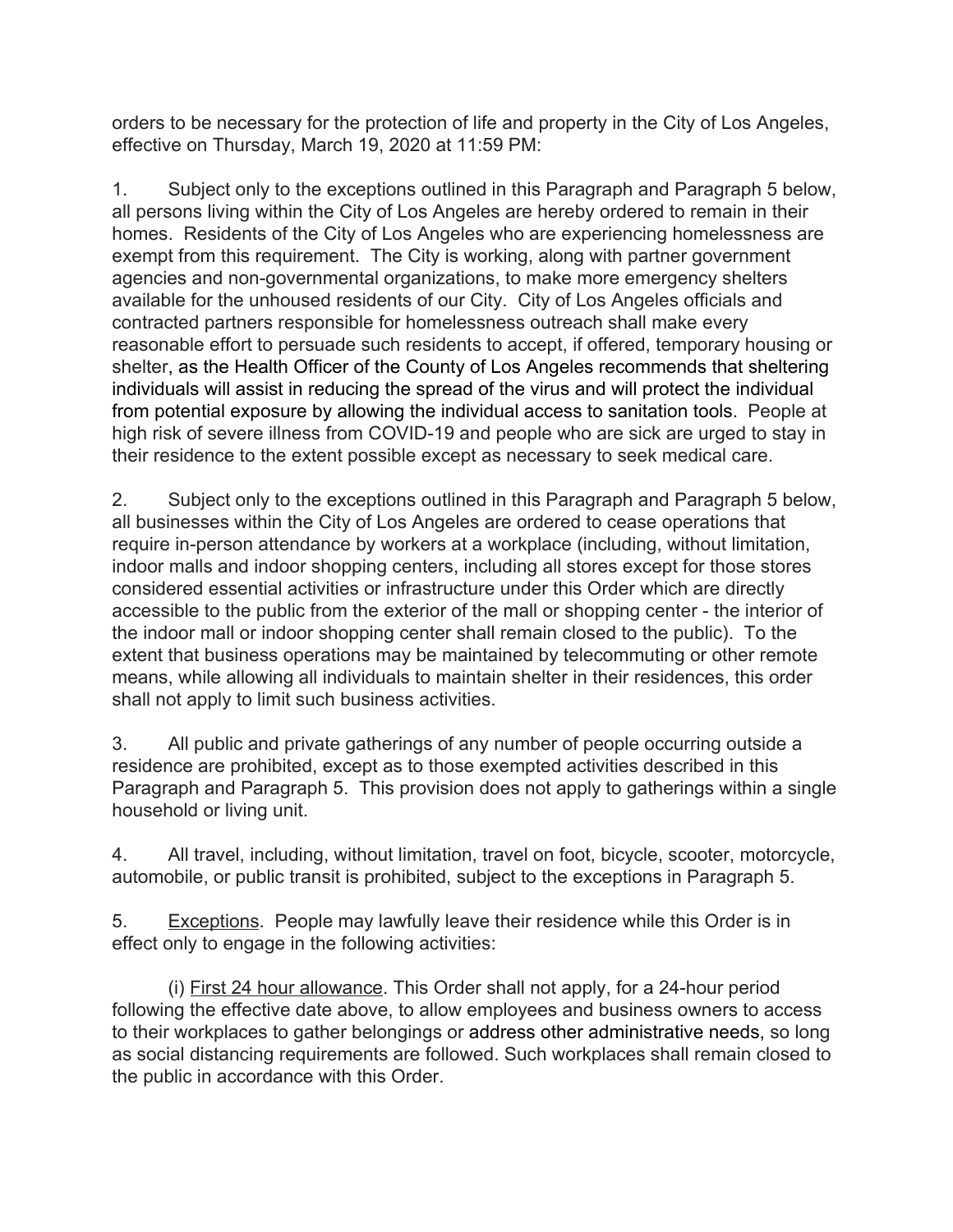(ii) Essential Activities. To engage in certain essential activities, including, without limitation, visiting a health or veterinary care professional, obtaining medical supplies or medication, obtaining grocery items (including, without limitation, canned food, dry goods, fresh fruits and vegetables, pet supplies, fresh or frozen meats, fish, and poultry, any other household consumer products and products necessary to maintain the safety and sanitation of residences and other buildings) for their household or to deliver to others, or for legally mandated government purposes. In addition, any travel related to (a) providing care for minors, the elderly, dependents, persons with disabilities, or other vulnerable persons; (b) returning to one's place of residence from outside the City; (c) travelling to one's place of residence located outside the City; (d) compliance with an order of law enforcement or court shall be exempt from this Order; or (e) legally mandated government purposes. Persons engaging in these essential activities shall maintain reasonable social distancing practices. This includes maintaining a distance of at least six-feet away from others, frequently washing hands with soap and water for at least twenty seconds or using hand sanitizer, covering coughs or sneezes (into the sleeve or elbow, not hands), regularly cleaning high-touch surfaces, and not shaking hands.

(iii) Outdoor Activities. To engage in outdoor activity and recreation, provided that the individuals comply with social distancing requirements, including, without limitation, walking, hiking, running, cycling; use of scooters, roller skates, skateboards, or other personal mobility devices; or travel in a vehicle with household members to a location where it is possible to walk, hike, run or ride a bike, or operate personal mobility devices, while maintaining social distancing practices. Indoor and outdoor playgrounds for children, except those located within childcare centers, shall be closed for all purposes.

(iv) Work in Support of Essential Activities. To perform work providing essential products and services or to otherwise carry out activities specifically permitted in this Order.

(v) To care for or support a friend, family member, or pet in another household.

(vi) Emergency Personnel. All first responders, gang and crisis intervention workers, public health workers, emergency management personnel, emergency dispatchers, law enforcement personnel, and others working for emergency services providers are categorically exempt from this Order.

(vii) Essential Activities Exempt. Certain business operations and activities are exempt from the provisions of this Order, on the grounds that they provide services that are recognized to be critical to the health and well-being of the City. These include:

(a) All healthcare operations, including hospitals, clinics, dentists, pharmacies, pharmaceutical and biotechnology companies, medical and scientific research, laboratories, healthcare suppliers, home healthcare services providers, veterinary care providers, mental health providers, physical therapists and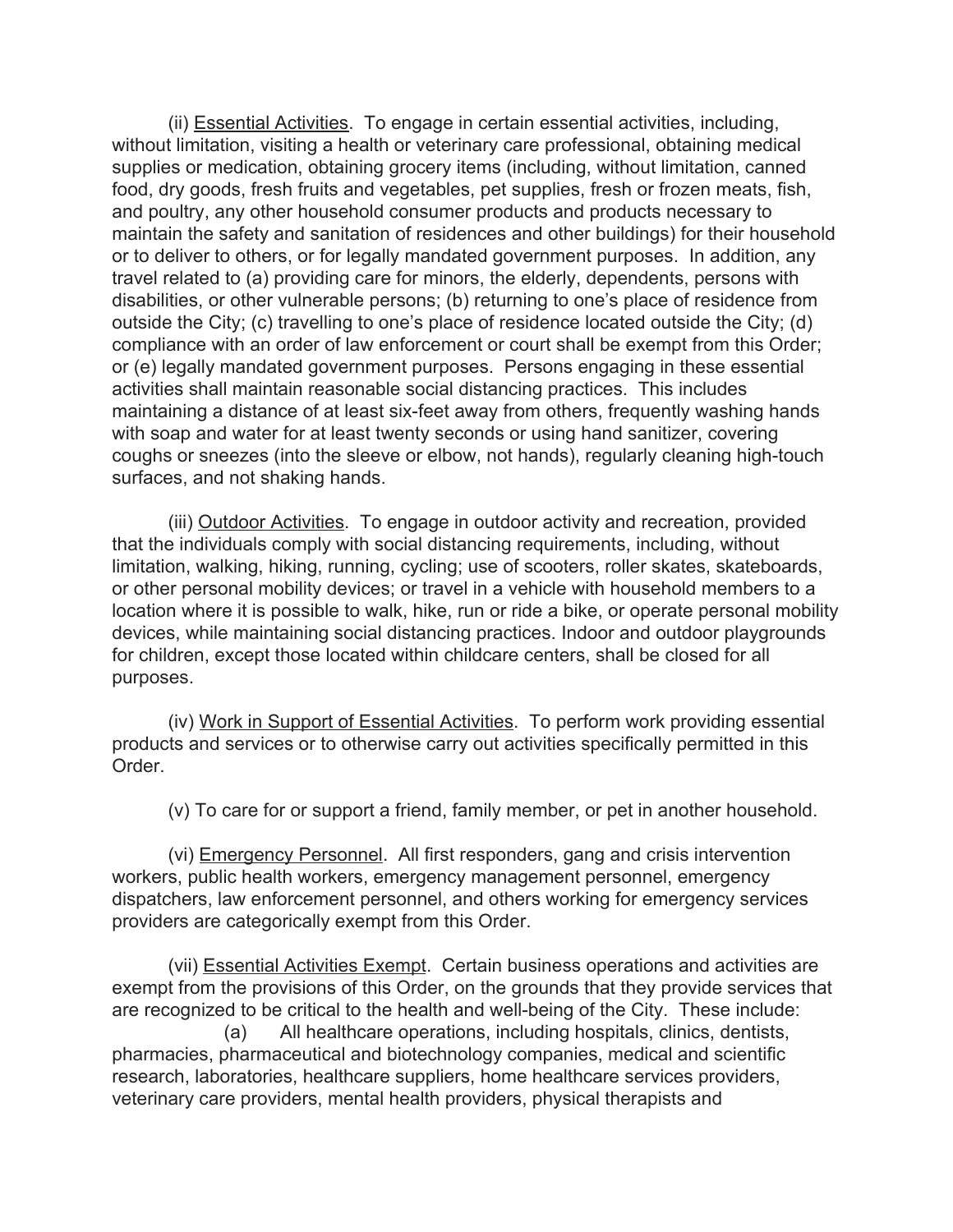chiropractors, cannabis dispensaries, or any related and/or ancillary healthcare services, manufacturers and suppliers. Healthcare operations does not include fitness and exercise gyms and similar facilities.

(b) Grocery stores, water retailers, certified farmers' markets, farm and produce stands, supermarkets, convenience stores, warehouse stores, food banks, convenience stores, and other establishments engaged in the retail sale of canned food, dry goods, fresh fruits and vegetables, pet supply, fresh or frozen meats, fish, and poultry, any other household consumer products (such as construction supplies, cleaning and personal care products). This includes stores that sell groceries and sell other non-grocery products, and products necessary to maintaining the safety, sanitation, and essential operation of residences.

(c) Food cultivation, including farming, livestock, and fishing.

(d) Organizations and businesses that provide food, shelter, and social services, and other necessities of life for economically disadvantaged or otherwise needy individuals (including gang prevention and intervention, domestic violence, and homeless services agencies).

(e) Newspapers, television, radio, magazine, podcast and other media services.

(f) Gas service stations, auto supply, mobile auto repair operations, auto repair shops (including, without limitation, auto repair shops that operate adjacent to or otherwise in connection with an used or retail auto dealership), bicycle repair shops and related facilities.

(g) Banks, credit unions, financial institutions and insurance companies.

(h) Hardware and building supply stores, and nurseries.

(i) Plumbers, electricians, exterminators, custodial/janitorial workers, handyman services, funeral home workers and morticians, moving services, HVAC installers, carpenters, landscapers, gardeners, property managers, private security personnel and other service providers who provide services to maintain the safety, sanitation, and essential operation to properties and other essential activities discussed in this subsection.

(j) Businesses providing mailing and shipping services, including post office boxes.

(k) Educational institutions -- including public and private K-12 schools, colleges, and universities -- for purposes of facilitating distance learning or performing essential functions provided that social distancing of six-feet per person is maintained to the greatest extent possible.

(l) Laundromats, dry cleaners, and laundry service providers.

(m) Restaurants and retail food facilities that prepare and offer food to customers, but only via delivery service, to be picked up, or drive-thru. For those establishments offering food pick-up options, proprietors are directed to establish social distancing practices for those patrons in the queue for pick-up. This includes maintaining a distance of at least six-feet away from others. Schools and other entities that typically provide free food services to students or members of the public may continue to do so under this Order on the condition that the food is provided to students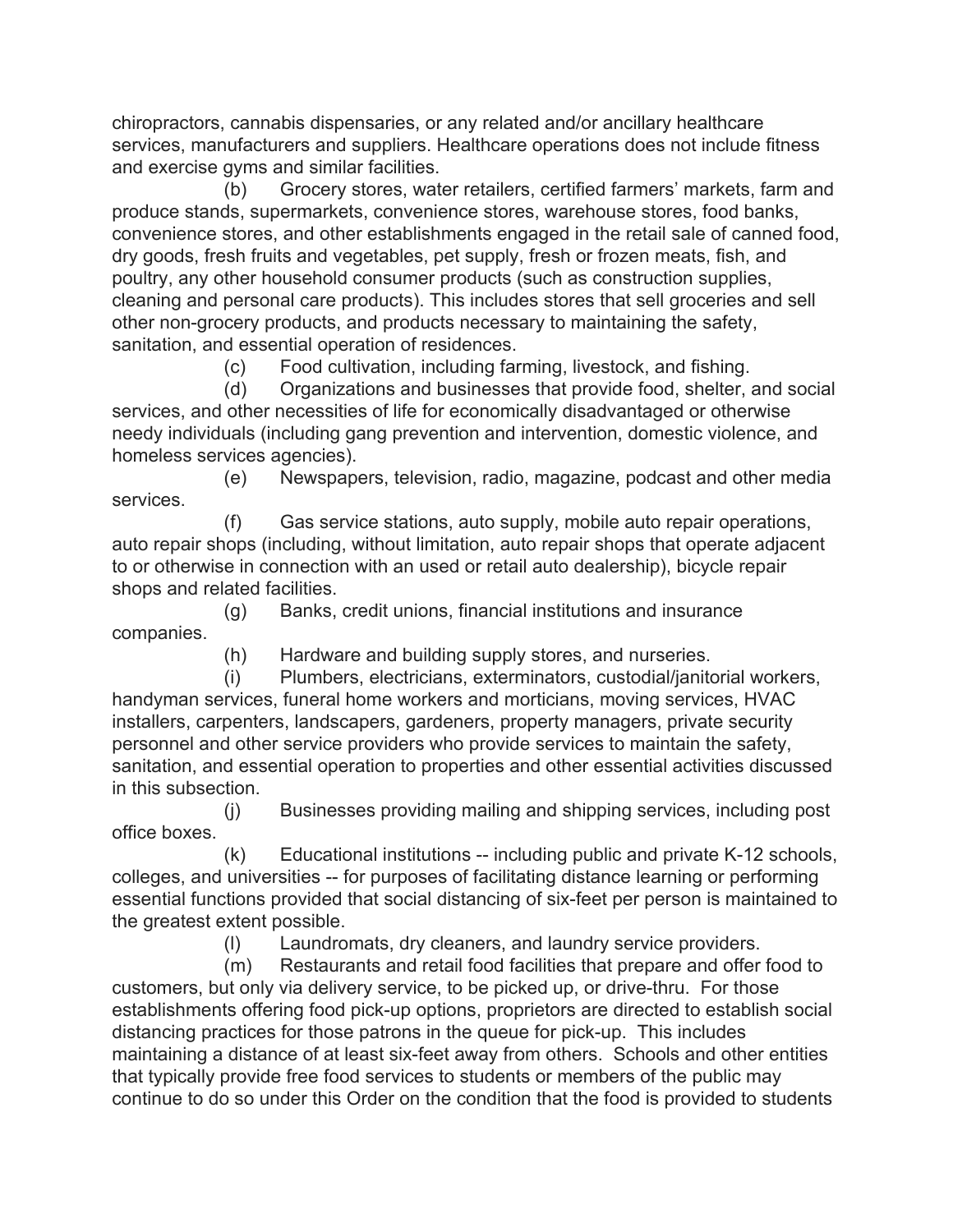or members of the public on a pick-up and carry out basis only. Schools and other entities that provide food services under this exemption shall not permit the food to be eaten at the site where it is provided, or any other gathering site. Cafeterias, commissaries, and restaurants located within hospitals, nursing homes, or similar facilities are also exempt from this Order. Social distancing shall be maintained at a distance of at least six-feet away from others

(n) Businesses that supply products needed for people to work from home.

(o) Businesses that supply other essential businesses with the support, services, or supplies necessary to operate, provided that strict social distancing is maintained. This section includes, without limitation, utility companies.

(p) Businesses that ship or deliver groceries, food, beverages or goods directly to residences or businesses.

(q) Airlines, taxis, ride sharing services, and other private transportation services providing transportation services necessary for essential activities and other purposes expressly authorized in this Order.

(r) Home-based care for disabled persons, seniors, adults, or children.

(s) Residential facilities and shelters for disabled persons, seniors, adults, and children.

(t) Professional services, such as legal, payroll or accounting services, when necessary to assist in compliance with legally mandated activities.

(u) Childcare facilities providing services that enable employees exempted in this Order to work as permitted. To the extent possible, childcare facilities must operate under the following mandatory conditions:

- (1) Childcare must be carried out in stable groups of 12 or fewer ("stable" means that the same 12 or fewer children are in the same group each day).
- (2) Children shall not change from one group to another.
- (3) If more than one group of children is cared for at one facility, each group shall be in a separate room. Groups shall not mix with each other.
- (4) Childcare providers shall remain solely with one group of children.
- (v) Hotels, motels, shared rental units and similar facilities.

(w) Military/Defense Contractors/FFRDC (Federally Funded Research and Development Centers). For purposes of this Order, essential personnel may leave their residence to provide any service or perform any work deemed essential for national security including, without limitation, defense, intelligence, and aerospace development and manufacturing for the Department of Defense, the Intelligence Community, and NASA and other federal government, and or United States Government departments and agencies. Essential personnel include prime, sub-prime, and supplier contractor employees, at both the prime contract level and any supplier level at any tier, working on federal United States Government contracts, such as contracts for national intelligence and national security requirements.